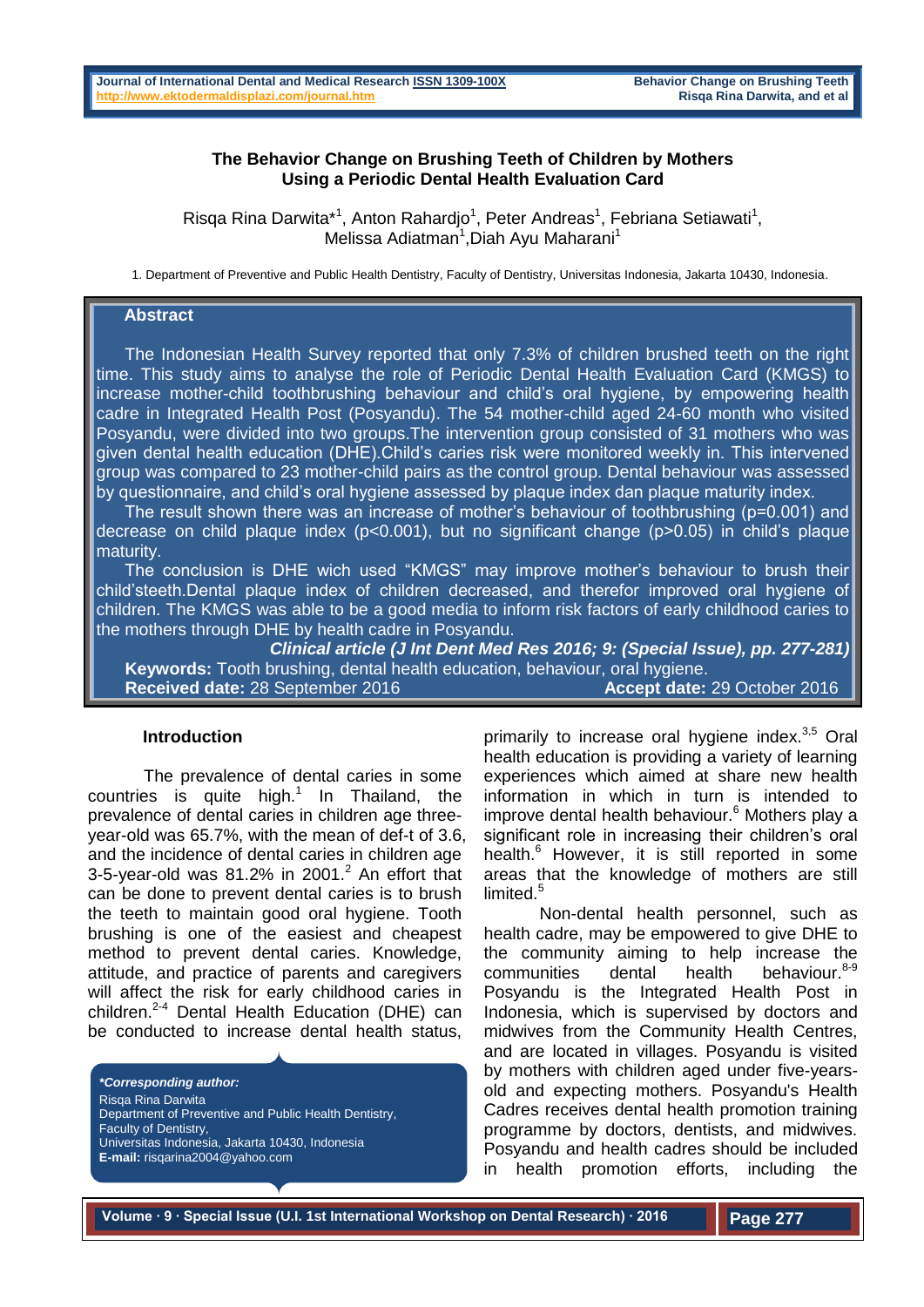promotion of dental health of children. The health cadre has a unique role in the community, because they are selected voluntarily as health cadres by the community, and they are assigned to improve the public health. Because of its position very close to the people, the health cadres in Posyandu are an ideal moderator to increase awareness and knowledge of the health of low social economy people, which have a high risk of early dental caries.

Health education can be generic or tailored adapting to particular population subgroups. A tailored approach is reported to be more efficient in changing personal behaviour.10,11 Health education using media campaign may help change communities health behaviour. Various kinds of media campaign can be used to change individual health behaviour, one of them is card as a printed media. $10-12$ Periodic Dental Health Evaluation Card (KMGS) is a card which is designed to measure the risk of dental caries in children under five-year-old by health cadre in Posyandu, one of the risks of dental caries is characterised by the present of dental plaque, baby bottle feeding behaviour, and sweet eating food habit routine. Health cadres fill out the KMGS every month until the children are age 60 months old. They assist the scoring of dental caries risk of the children from the total number of risk factors which is written in KMGS. Further, the health cadres give DHE to the mothers who have children with a high score of dental caries risk detected by the KMGS. Routine KMGS filling is expected to help the establishment of the awareness and healthy dental care habits of mothers to her children.

KMGS could motivate health cadres to explained the importance of taking care of children's teeth to the mother. A health program in England requires health cadres to give leaflets and packages of dental health care of children during they regularly visit from house to house, and explain how to do proper dental care for children.<sup>10</sup> The purpose of this study is to analyse the role of KMGS to increase the mother's childtoothbrushing behaviour and child's oral hygiene, by health cadres in Posyandu.

## **Materials and methods**

The study was conducted in two Posyandu in a suburb near the capital city of Indonesia. The analysis was performed before and after the intervention, comparing between control and intervention group. The research protocol was approved by the Faculty of Dentistry University of Indonesia Ethical Committee (Approval No. 76 / Ethical Clearance / FKGUI / XI / 2013). Purposive sampling was used. Samples were 54 pairs of mother and children age 2-5 year-old, who visited Posyandu in Tugu District, Depok, West Java. Further, 31 pairs were given intervention such as tooth brushing and DHE, while the 23 other pairs were the control group, who were not provided with DHE. All children were examined for risk factors of early childhood caries using KMGS by the health cadres in Posyandu at baseline and followed-up after one, two, and three weeks. KMGS is a card that assesses the risk factors of early childhood caries, including to dietary habit of children, bottle feeding, oral hygiene, and tooth brushing behaviour. Written informed consent was obtained from each participating mother.

Dental examinations, consisting of dmft and Loe-Sillness Plaque Index, were performed to all children using standard hands instruments. Dmft is an estimation of children's dental status calculating the total number of decayed, missed, and filled teeth (dmft). Oral hygiene status of children was examined using the Loe-Sillness Plaque Index. The disclosing solution was used, and the dental plaque was scored using maturity plaque indicator score from GC.Corp. The questionnaire, with Cronbach alpha 0.76, was used to analyse the behaviour of mothers towards their children's oral health. Subjects were examined at baseline and followed-up after one, two, and three weeks. The questionnaire was directly asked to mothers related to demographic variables, educational level, marital status, children dental health care behaviour including knowledge, attitude, practice, awareness and motivation of mother's about dental health behaviour which relates to early childhood caries risk factors. The questions in the questionnaire were objective and close-ended. All data for reported oral health behavior of mother was categorized as moderate and good. The moderate categorize was assigned had a score lower than 70, while a goodcategorize was assigned had a score higher than 70.

The training of trainer for health cadres was conducted in Posyandu to complete the KMGS monthly. A guidance book was written for the health cadres and mothers as DHE materials,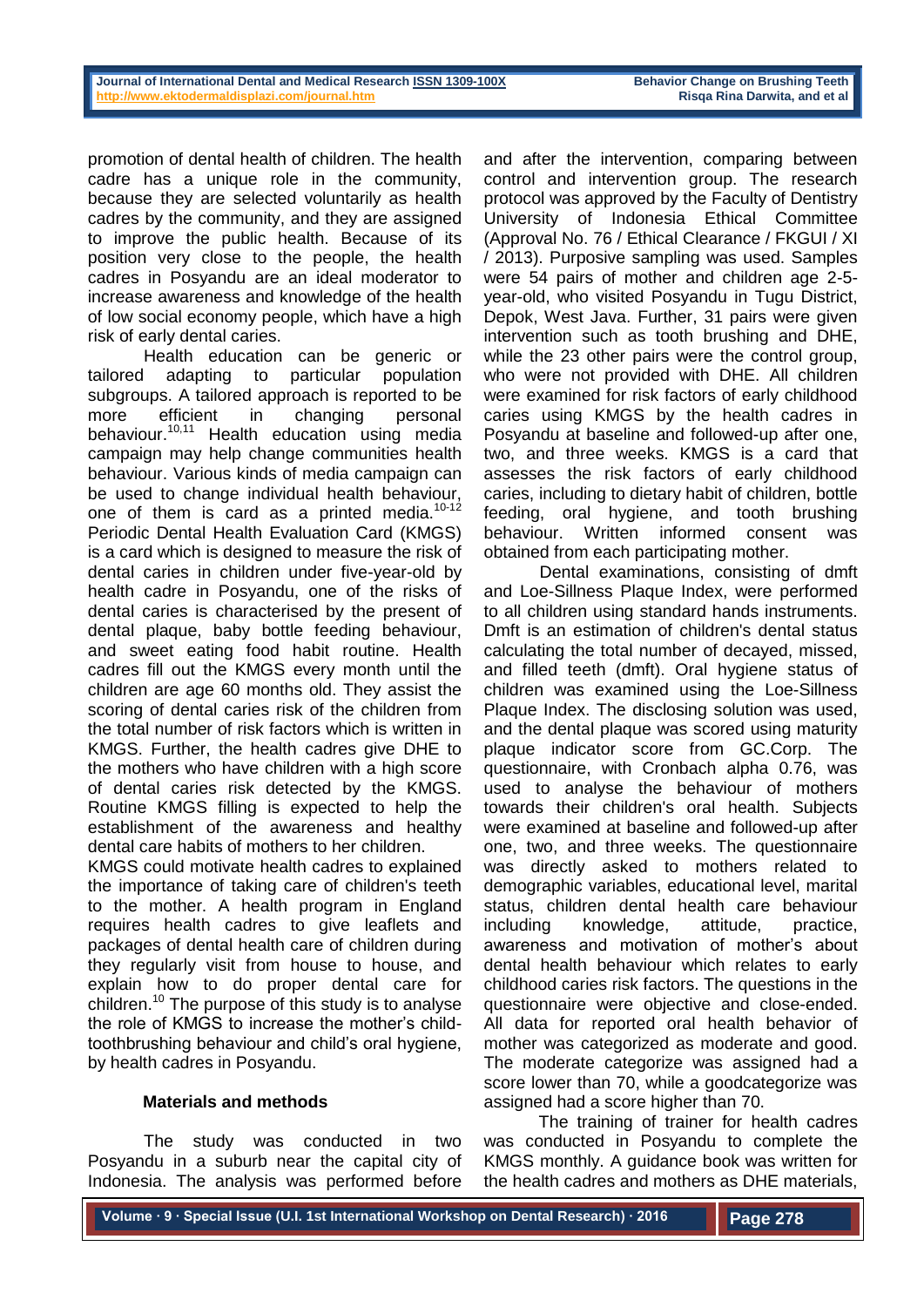which includes definition of KMGS, purpose and utility of KMGS, how to fill in the KMGS, how to define groups of children based on dental caries, how to refer the children who have dental caries to the health center, how to give explanations to mothers about dental health and dental caries risk of children, children's caries risk of level evaluation, and how to motivate mother-child to take care of their oral health. They were also trained to do dental plaque examination. The empowerment of health cadre aimed for the sustainability of the program. Health cadre was taught about oral health, the function of deciduous teeth, causes of dental caries, and dental caries risk factors. Further, DHE was provided to mothers. The score in KMGS showed green for no dental caries risk factor, yellow for moderate caries risk factor, and red for high caries risk factor. All mothers received DHE on the first, second, and third visit, by health cadres.

## **Results**

The prevalence of dmft of this studies sample was 72%, while 54% children in this study were boys. Most of the mothers in this study are senior high school educated, and most of them as housewives, and lived in the same area. Table 1 describes the comparison of dmft score between intervention and control group at baseline.

| Group             | Intervention |       | Control |               |  |
|-------------------|--------------|-------|---------|---------------|--|
| <b>Dmft score</b> | Number       | %     | Number  | $\frac{0}{0}$ |  |
| 0                 |              | 22.6  | 8       | 34.8          |  |
| $0.1 - 4$         | 12           | 38.7  | 11      | 47.8          |  |
| >4                | 12           | 38.7  |         | 17.4          |  |
| Total             | 31           | 100.0 | 23      | 100.0         |  |

**Table 1.** Frequency distribution of dmft of children age 2-5 year old between intervention and control group.

The questionnaire score of oral health behaviour is obtained by adding mother's knowledge, attitudes, and practice scores. After three weeks, mother's behaviour in the intervention group increased significantly, compared with control group (Table 2). 54.8% of children have good oral hygiene with dental plaque index between 0.00–1.00. Dental plaque index comparison between before and after the

intervention was analysed using paired T-test. The result showed a significant decrease in dental plaque index in the intervention group. On the third week, a significant difference occurred on the dental plaque index between intervention and control group using the independent T-test (Table 3).

| Group                          | Intervention |               |    | Control |                  |               |    |       |         |
|--------------------------------|--------------|---------------|----|---------|------------------|---------------|----|-------|---------|
|                                |              | <b>Before</b> |    | After   |                  | <b>Before</b> |    | After | p-valu  |
| <b>Behaviour</b> $\setminus$ N |              | $\frac{0}{0}$ | Ν  | %       | N                | $\%$          | N  | $\%$  |         |
| Moderate                       | 14           | 452           | 2  | 65      | 12 <sup>12</sup> | 52.2          | 11 | 478   | $.001*$ |
| Good                           | 17           | 54.8          | 29 | 93.5    | 11               | 47.8          | 12 | 52.2  |         |
| Total                          | 31           | 100.0         | 31 | 100.0   | 23               | 100.0         | 23 | 100.0 |         |

**Table 2.** Frequency distribution of oral health behaviour of mothers between intervention and control group at baseline and after three weeks.

| Time                     | Baseline(the 1 <sup>st</sup> week) | 2 <sup>nd</sup> week | the 3 <sup>rd</sup> week | p-value <sup>b</sup> |
|--------------------------|------------------------------------|----------------------|--------------------------|----------------------|
| Group                    | Mean + SD                          | Mean + SD            | Mean + SD                |                      |
| Intervention<br>$(n=31)$ | $1.07 + 0.50$                      | $0.75 + 0.37$        | $0.68 + 0.35$            | $.001***$            |
| Control (n=23)           | $0.99 + 0.53$                      | No Evaluation        | $1.06 + 0.54$            | .211                 |
| p-value <sup>a</sup>     | 576                                |                      | $.007*$                  |                      |

**Tabel 3.** The comparison of dental plaque index in children from the first to the third week between the Intervention and Control group. Note: \*\* p<0.01, \* p<0.05

<sup>a</sup>Comparison of dental plaque index betweenInterventionand Control group.

<sup>b</sup>Comparison of dental plaque index in Intervention group from baseline (the 1 $\mathrm{st}$  week),  $2^{\mathrm{nd}}$  week and the 3 $\mathrm{rd}$  week.

## **Discussion**

Dental caries of children under five years old in the Depok city, a suburban of Jakarta, has high level of dental caries. There was an increased level of mothers, who have good dental health behaviour on brushing teeth her children. Based on the Transtheoretical Model, mothers who are ready to change their dental health behaviour, are indicated in the "stage of action". $3,4$  In this case is brushing their children's teeth for good oral health.<sup>7</sup> Although behavioural change research is usually done in the medium or long term period, but based on some studies of changes in behaviour can also be seen in the short term period. $2$  A study shows that one community of mother after intervention with health campaign in two weeks they changed in a good health behaviour level, this behavioural change can be maintained until the following month.<sup>3-5</sup> The result of another study about healthy lifestyle education indicated that there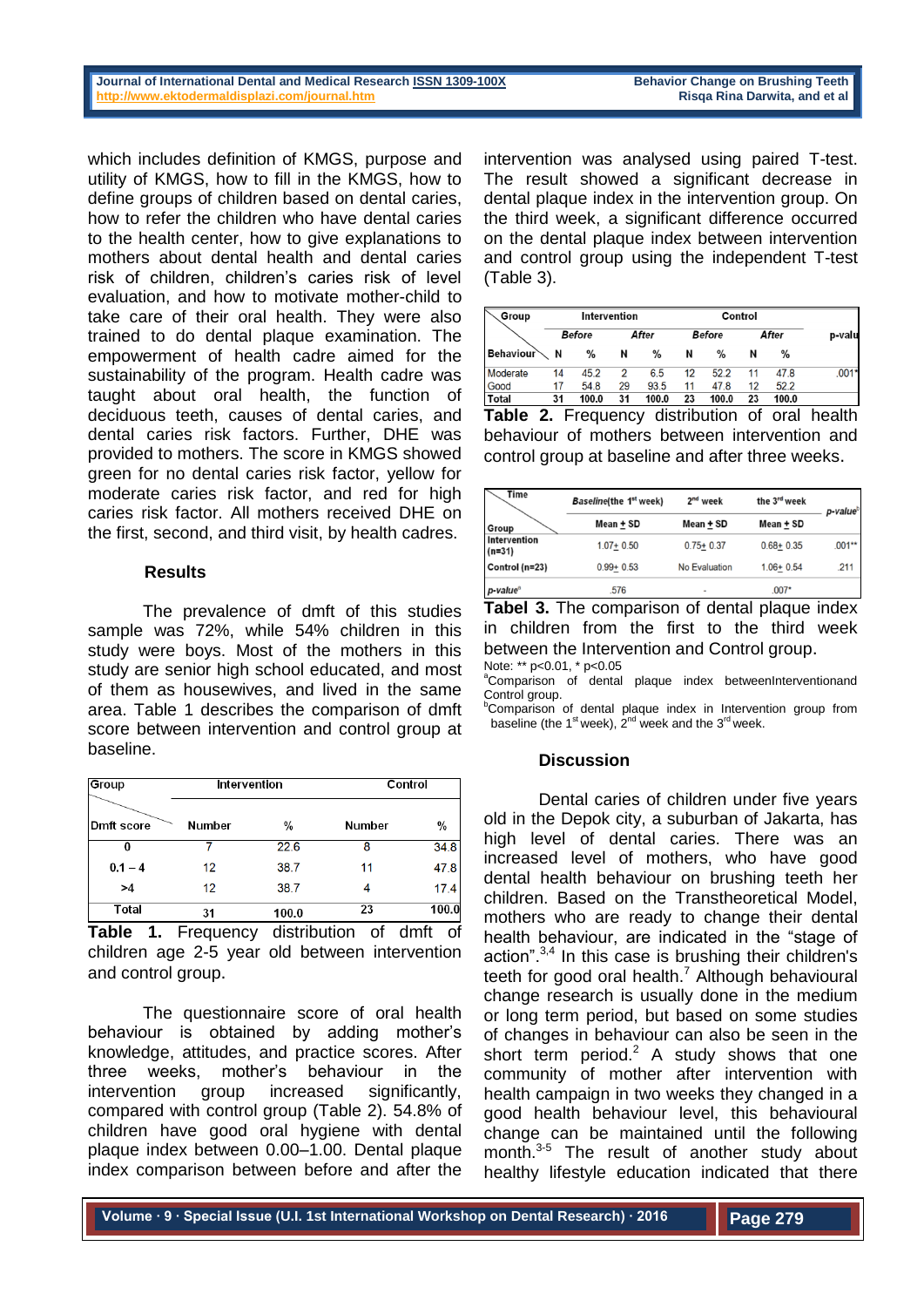has been increasing behaviour in one week and three months later.<sup>3</sup>

The Increasing in tooth brushing behaviour can lead to a reduction in dental caries prevalence in children. In a long-term study, the mothers were given DHE periodically after three months, six months and one year. The result after three years indicated that the children in intervention group have the prevalence of dental caries and gingivitis significantly lower than those of children in the control group. Also, the mother in the intervention group has lower level of gingivitis, debris and calculus than those in the control group.<sup>5</sup> The improvement of oral health in children through KMGS is consistent, indicating that DHE could change dental health behaviour level. This study showed that empowering nonprofessional dental health manpower is potential to provide DHE to community.<sup>4</sup>

The mother's knowledge level after the intervention has reached the stage of "applying", based on Bloom theory modified Anderson and Krathwohl. Rothe (2010) also elaborated that interventions for the provision of dental health information can improve dental health knowledge.<sup>5</sup> While the attitude of mother in this study, after the KMGS intervention, showed that it could reach the level of acceptance of values and characterization from Krathwohl, Bloom, and Marsia theory regarding attitude levels. However, from the behavior change theory, the changes in level of practice because of health education have to began from knowledge level change and then attitude level change. The study results describes that before intervention the degree of attitude of mother was weak, this step is called "valuing", which means the mother still assessing the information related to her attitude. Strippel (2010), describes his study result that a good programme in dental health will increase level of attitude.<sup>4</sup> While another reseacher describes that DHE programme intervention in routinely will provide to improve practicing in oral health.

This study confirmed that mothers have substantial influence in increasing child's toothbrushing frequency. Nonetheless, the success of the DHE in the community depend on their respond and whether they are ready to receive the information for changing their behaviour or not. The decrease of plaque index after one and two weeks did not show any differences. These might be caused due to the different level of readiness. Transtheoretical

Model is explaining that the effectiveness of DHE depends on the willingness level of each person. Varying levels of readiness need a different kind of approach. The plaque decrease might happen due to the increase of tooth brushing frequency, duration, and proper technique.<sup>12,13</sup>The results of this study should be generalised with caution. One of the limitations of this study was that potential bias might occur from the plaque index measurements. The measures were scheduled, and there were no instructions before the examinations. Despite these limitation, this study showed that KMGS is supporting the improvement of mother-child's oral health.

## **Conclusions**

After 3 weeks intervention a significant decrease occurred on the dental plaque index of children inthe intervention group compared to control group, because after three weeks intervention the 93.5% of mother have significant good oral health behavior. Therefore, the role of Periodic Dental Health Evaluation Card (KMGS) in routinely could change the oral health behavior of mother to increase the mother's childtoothbrushing behaviour and oral hygiene children.

## **Acknowledgements**

The research was granted by Directorate of Education Republic Indonesia through Directorate of Research and Community Engagement University of Indonesia.

## **Declaration of Interest**

The authors report no conflict of interest.

#### **References**

- 1. Dye BA, Tan S, Smith V, Lewis BG, Barker LK, Thorton-Evans G. Trends in oral health status: United States, 1988-1994 and 1999-2004. *Vital Health Stat*. 2007;11(248).
- 2. Sugito FS, Djoharnas H, Darwita RR. Relationship between breastfeeding and ECC severity of children under 3 y.o. in DKI Jakarta. *Makara Kesehatan*. 2008;12(2):87-92.
- 3. Scroth RJ, Brothwell DJ, Moffat ME. Caregiver Knowledge and attitudes of preschool oral health and early childhood caries (ECC). *Int J Circumpolar Health*. 2007;66(2):153-67.
- 4. Strippel H. Effectiveness of structured comprehensive paediatric oral health education for parents of children less than two years of age in Germany. *Community Dent Health*. 2010;27(2):74-80.
- 5. Rothe V, Kebriaei A, Pitner S, Balluff M, Salama F. Effectiveness of a presentation on infant oral health care for parents. *Int J Paediat Dent*. 2010;20(1):37-42.